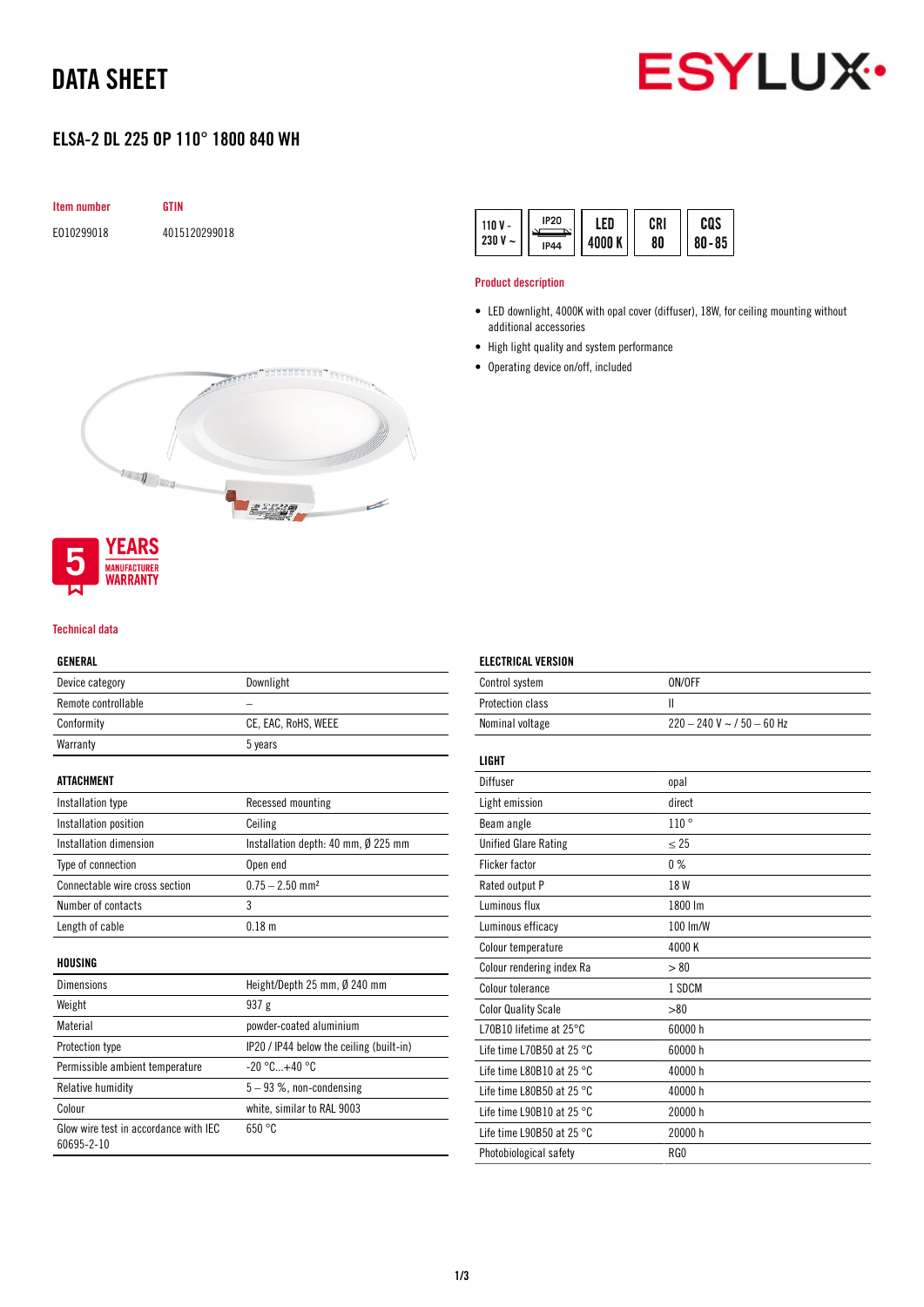

### ELSA-2 DL 225 OP 110° 1800 840 WH

| Item number                     | <b>GTIN</b>   |             |                                                           |               |
|---------------------------------|---------------|-------------|-----------------------------------------------------------|---------------|
| E010299018                      | 4015120299018 |             |                                                           |               |
| <b>Accessories</b>              |               |             |                                                           |               |
| <b>Product designation</b>      |               | Item number | <b>Product description</b>                                | <b>GTIN</b>   |
| Adapter                         |               |             |                                                           |               |
| ELSA-2 RING 225                 |               | E010300264  | Adapter ring 225-265 mm for ELSA-2 series                 | 4015120300264 |
| <b>Electrical accessories</b>   |               |             |                                                           |               |
| JUNCTION BOX 5-POLE BK          |               | E010430947  | Universal junction box, black, 5-pin, 2.5 mm <sup>2</sup> | 4015120430947 |
| <b>Mounting</b>                 |               |             |                                                           |               |
| ELSA-2 MOUNTING FRAME 225 SM WH |               | E010300899  | Ceiling installation frame for ELSA-2 225 series          | 4015120300899 |

#### **Dimension drawing Community Community Community Community Community Community Community Community Community Community Community Community Community Community Community Community Community Community Community Community Com**







#### Circuit diagram



*Standard operation.*

#### Detailed product description

- LED downlight, 18 W for ceiling mounting
- Recessed luminaire with opal cover (diffuser)
- High-quality housing, aluminium lamp body, white powder-coated (RAL 9003)
- Can be used for ceiling mounting without additional accessories
- Colour temperature: 4000 K with the lowest colour tolerances
- Luminous flux: 1750 lm